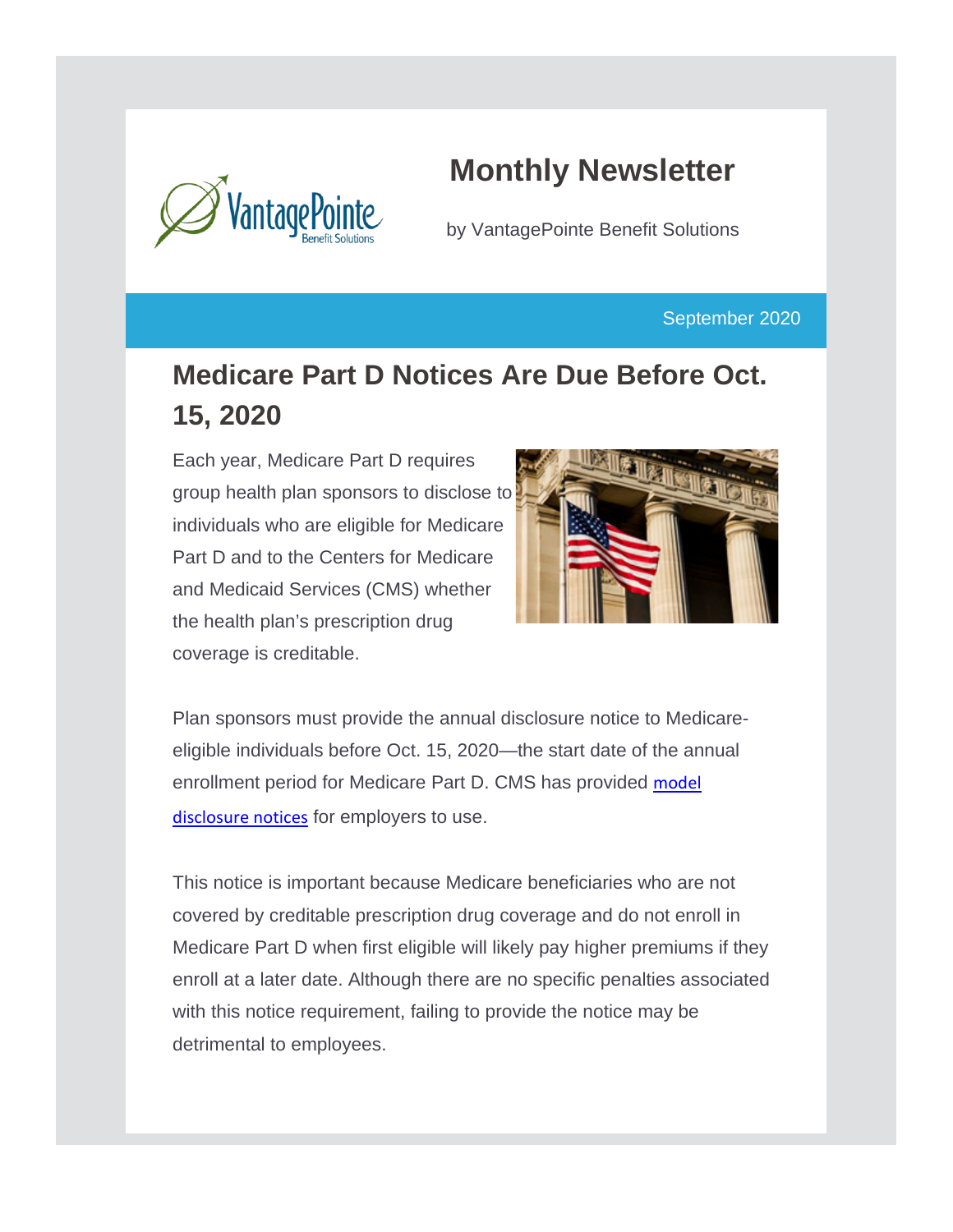Employers should confirm whether their health plans' prescription drug coverage is creditable or non-creditable and prepare to send their Medicare Part D disclosure notices before Oct. 15, 2020. To make the process easier, employers often include Medicare Part D notices in open enrollment packets they send out prior to Oct. 15.

## **Preparing for an Unprecedented Open Enrollment Period**

Open enrollment following the COVID-19 pandemic will be unlike any other in recent memory. Many organizations are still trying to recover from extended closures and maintain safe working environments—open enrollment is the last thing on their minds. Yet, procrastinating on enrollment planning can



actually cause more issues than it solves.

Open enrollment isn't always a clear-cut process. Something that's successful for one organization won't necessarily work for another. Employers should review the following strategies and consider how similar initiatives might improve their own open enrollment efforts:

• Confer with management about any operational restrictions that may influence open enrollment (i.e., if in-person staff is limited within the workplace, in-person enrollment is likely not an option).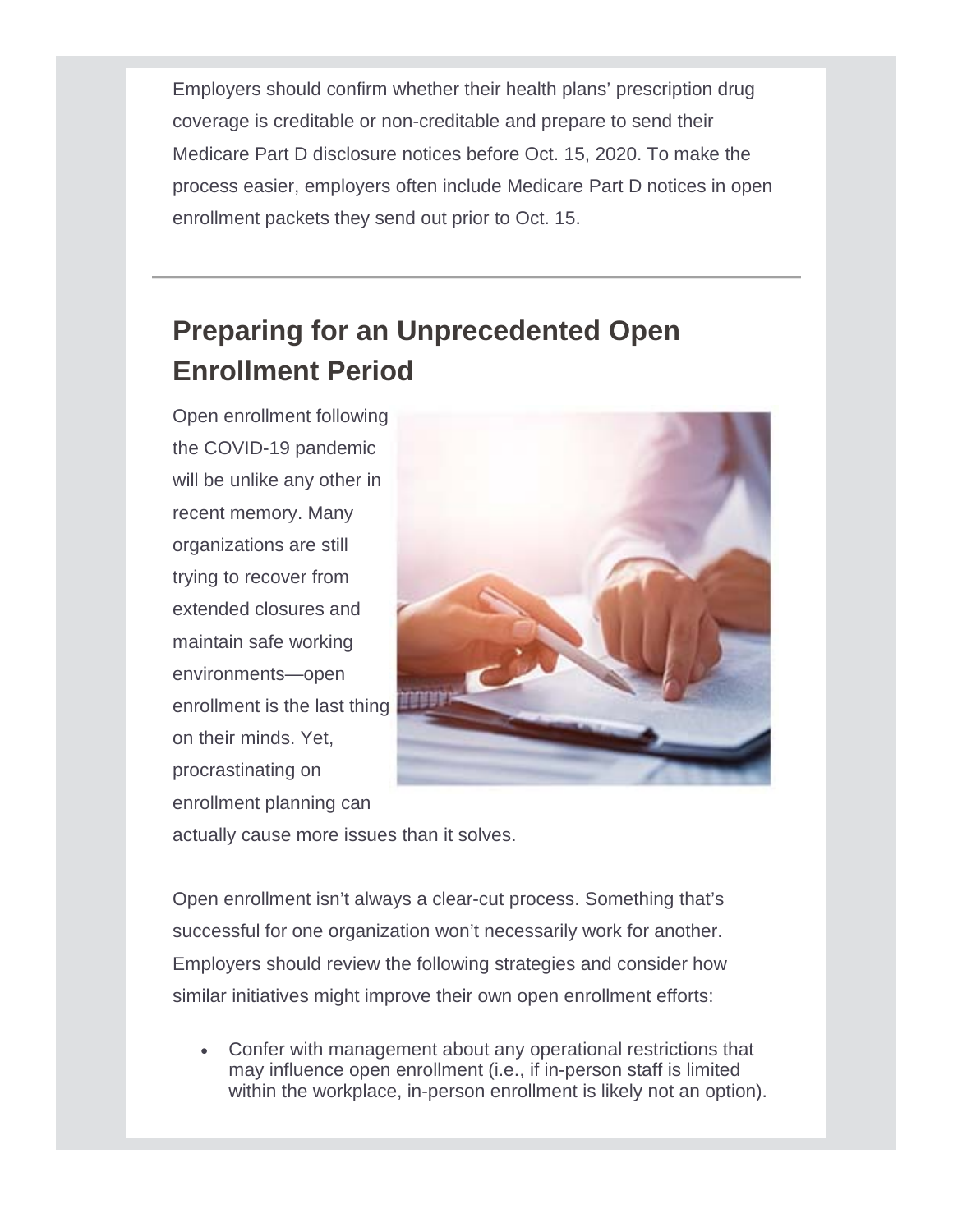- Meet with stakeholders to solidify what the enrollment process will look like, including whether it will be entirely virtual, in-person with social distancing or some other combination of strategies.
- Debrief managers early in the enrollment process, and encourage them to communicate regularly to employees about the upcoming open enrollment.
- Inform all stakeholders (anyone to whom an employee may reach out about open enrollment questions) about the enrollment process. They should know where to find the answers to any topic, including:
	- o Benefits effective date
	- o Enrollment period
	- o What happens to furloughed employees' benefits
	- o How plan contributions work during extended closures
- Communicate to employees about open enrollment through multiple channels. Consider using videos, mail-home postcards, PDFs and other materials to ensure employees have all the information they need.

Preparation will be the key factor for a successful open enrollment this year. Employers should talk to stakeholders early and prepare to answer any employee questions. Employees will need to know exactly how they will be enrolling, when enrollment is happening and where they can find help. Solidifying this information early will help keep everyone on the same page.

# **DOL Issues Guidance on Tracking Hours of Work for Remote Employees**

On Aug. 24, 2020, the U.S. Department of Labor (DOL) issued [Field Assistance Bulletin No. 2020-5](https://www.dol.gov/sites/dolgov/files/WHD/legacy/files/fab_2020_5.pdf) to remind employers of their obligation to accurately account for the number of hours their employees work away from the employer's facilities. While



the bulletin was issued in response to the high number of employees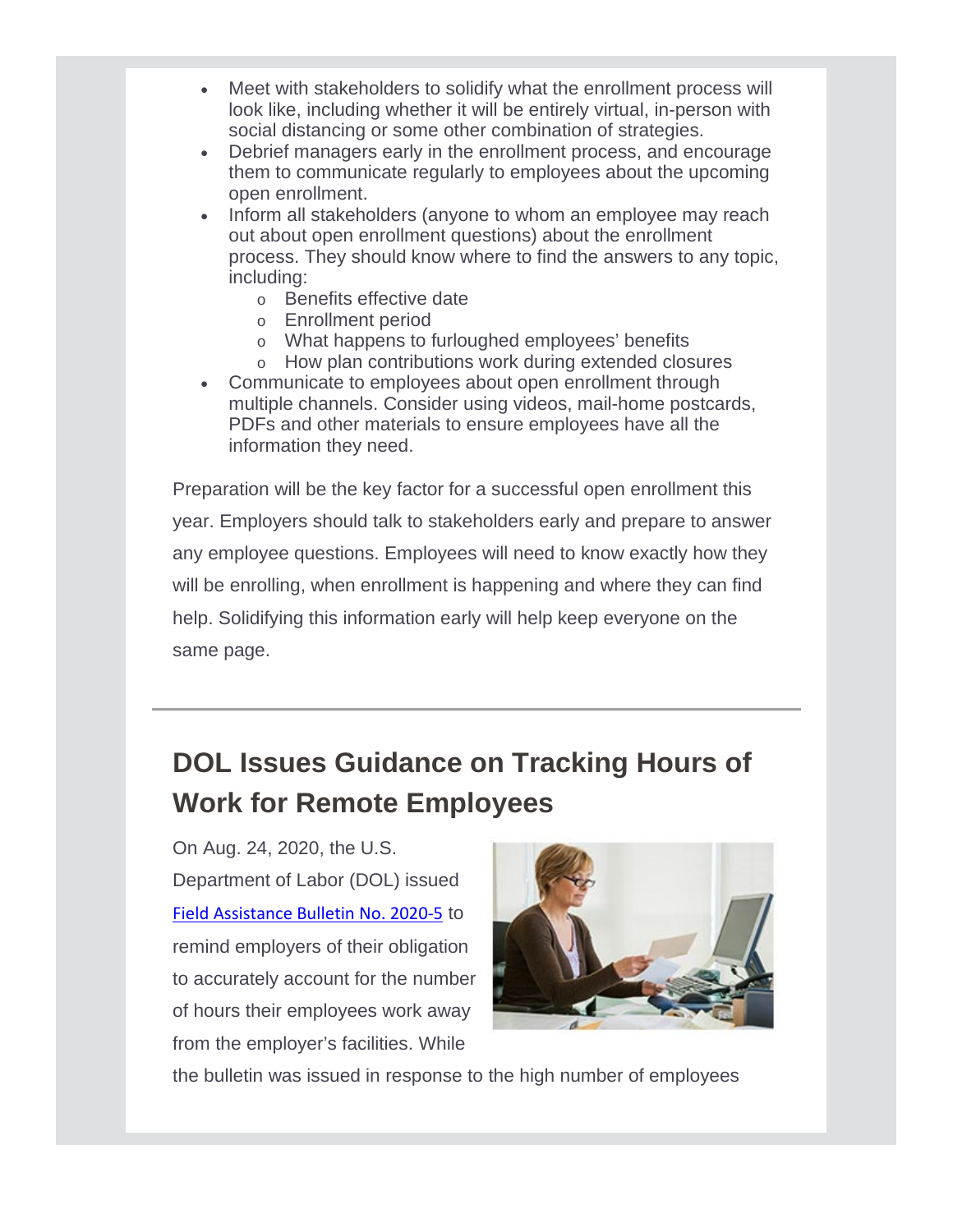working remotely because of the COVID-19 pandemic, the DOL is also reminding employers that the underlying principles apply to other telework or remote work arrangements.

#### **Compensable Time**

The federal Fair Labor Standards Act (FLSA), requires employers to compensate their employees for all hours of work. Compensable time includes any hours an employee is requested or allowed to work, including telework or remote work.

For remote work situations, the bulletin clarifies that compensable time includes any time during which the employer knows or has reason to believe work is being performed, regardless of whether the work was authorized or requested.

#### **Employer Obligations**

As a result, under the FLSA employers have an obligation to track the number of hours their employees work. For this reason, employers must provide reasonable procedures for employees to report any scheduled and unscheduled hours of work. However, the DOL is of the opinion that "if an employee fails to report unscheduled hours of work through a reasonable process, the employer is not required to undergo impractical efforts to uncover unreported hours of work."

Finally, the bulletin emphasizes that employers bear the burden of preventing an employee from completing unauthorized or unwanted work.

### **How to Make Your Job Posting Stand Out**